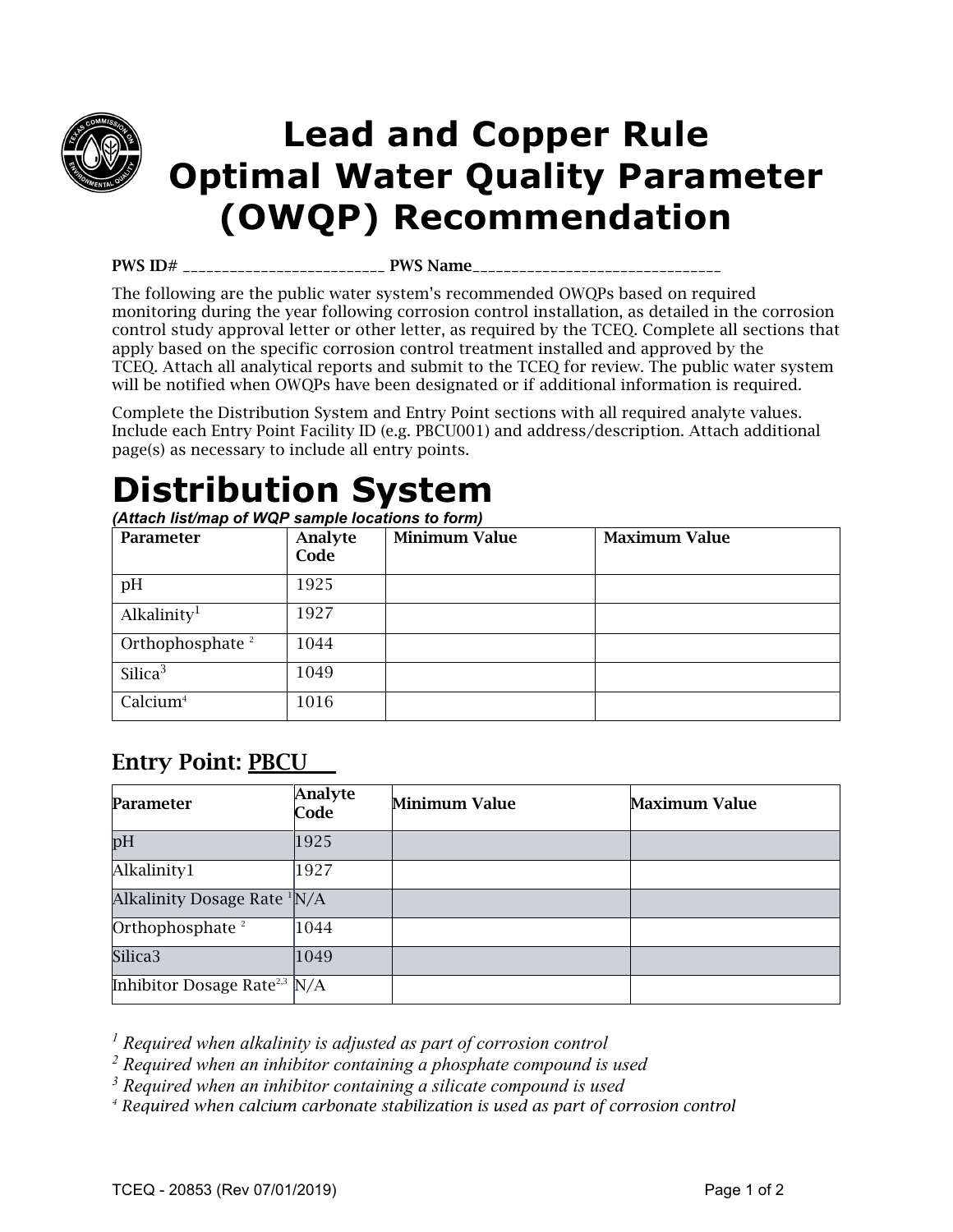Rationale for Recommended Optimal Water Quality Parameter Values:

\_\_\_\_\_\_\_\_\_\_\_\_\_\_\_\_\_\_\_\_\_\_\_\_\_\_\_\_\_\_\_\_\_\_\_\_\_\_\_\_\_\_\_\_\_\_\_\_\_\_\_\_\_\_\_\_\_\_\_\_\_\_\_\_\_\_\_\_\_\_\_\_\_\_\_\_\_\_\_\_\_\_\_\_\_\_\_\_\_\_\_\_\_ \_\_\_\_\_\_\_\_\_\_\_\_\_\_\_\_\_\_\_\_\_\_\_\_\_\_\_\_\_\_\_\_\_\_\_\_\_\_\_\_\_\_\_\_\_\_\_\_\_\_\_\_\_\_\_\_\_\_\_\_\_\_\_\_\_\_\_\_\_\_\_\_\_\_\_\_\_\_\_\_\_\_\_\_\_\_\_\_\_\_\_\_\_ \_\_\_\_\_\_\_\_\_\_\_\_\_\_\_\_\_\_\_\_\_\_\_\_\_\_\_\_\_\_\_\_\_\_\_\_\_\_\_\_\_\_\_\_\_\_\_\_\_\_\_\_\_\_\_\_\_\_\_\_\_\_\_\_\_\_\_\_\_\_\_\_\_\_\_\_\_\_\_\_\_\_\_\_\_\_\_\_\_\_\_\_\_ \_\_\_\_\_\_\_\_\_\_\_\_\_\_\_\_\_\_\_\_\_\_\_\_\_

### **Laboratory Information**

Check each type of laboratory or on-site monitoring equipment that will be used. Then list the parameters which will be analyzed by the laboratory or on-site monitoring equipment.

Accredited Laboratory5 : \_\_\_\_\_\_\_\_\_\_\_\_\_\_\_\_\_\_\_\_\_\_\_\_\_\_\_\_\_\_\_\_\_\_\_\_\_\_\_\_\_\_\_\_\_\_\_\_\_\_

Approved Laboratory6 : \_\_\_\_\_\_\_\_\_\_\_\_\_\_\_\_\_\_\_\_\_\_\_\_\_\_\_\_\_\_\_\_\_\_\_\_\_\_\_\_\_\_\_\_\_\_\_\_\_\_\_

Continuous Monitoring Equipment: \_\_\_\_\_\_\_\_\_\_\_\_\_\_\_\_\_\_\_\_\_\_\_\_\_\_\_\_\_\_\_\_\_\_\_\_\_\_\_\_\_\_

*<sup>5</sup> Public water systems must have certain analyses performed by a laboratory accredited (certified) by the TCEQ. A list of laboratories that are accredited under the National Environmental Laboratory Accreditation Program (NELAP) can be found on the TCEQ Website.*

*<sup>6</sup> Public water systems may monitor disinfectant, turbidity, pH, temperature, Total Organic Carbon (TOC), UV, alkalinity, conductivity, chlorite, calcium, and/or WQP samples at an on-site laboratory. These on-site laboratories must be approved by TCEQ's Water Supply Division. Offsite laboratories that conduct these tests must also be approved by TCEQ.*

## **Certification**

|                                                              |  |  | Date: __________________ |  |
|--------------------------------------------------------------|--|--|--------------------------|--|
|                                                              |  |  |                          |  |
| <b>Phone: _________________</b>                              |  |  |                          |  |
| Please provide a mailing address for TCEQ's response letter: |  |  |                          |  |
|                                                              |  |  |                          |  |
|                                                              |  |  |                          |  |
|                                                              |  |  |                          |  |

### **Submit completed form**

#### (email preferred)

PWSLCR@tceq.texas.gov

Or

Texas Commission on Environmental Quality Lead and Copper Program MC-155 PO Box 13087 Austin, Texas 78711-3087